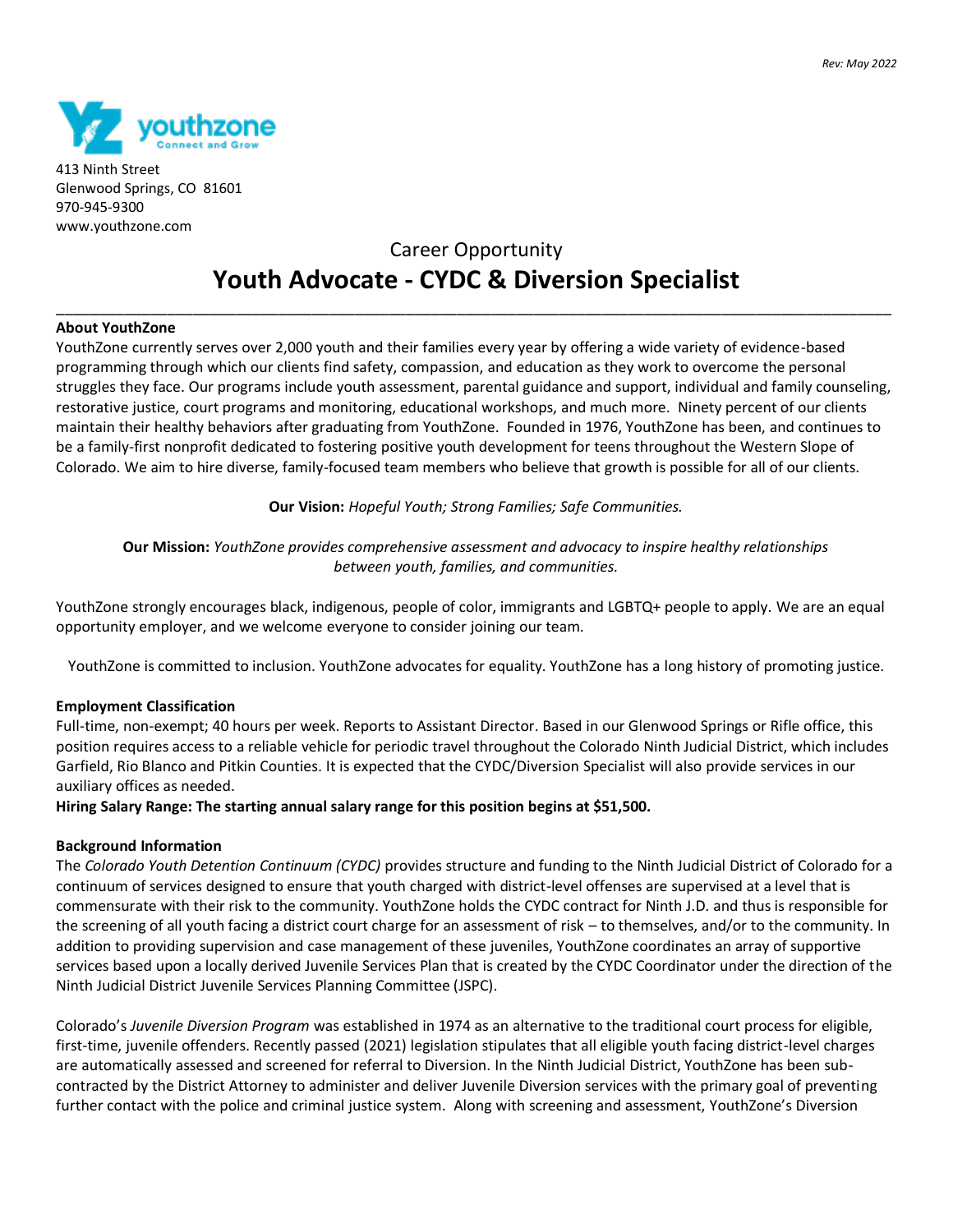program includes restitution programs, community service opportunities, job training and placement, specialized tutoring, constructive recreational activities, mental health counseling, and follow-up activities.

## **Position Overview**

With an analytical mind and a compassionate nature, Youth Advocates at YouthZone serve as coordinators, mentors, coaches and trusted adults for our youth clients. Youth advocates assess the strengths and the needs of each youth, then coordinate and monitor restorative activities, treatment plans, and other interdisciplinary care, while ensuring that court-mandated requirements are also met. On any given day, youth advocates may perform intake interviews, check in with clients, meet with parents, arrange resources, and complete reports and data entry.

The CYDC/Diversion Specialist will work directly with the CYDC and Diversion Coordinator(s) to support and provide specialized services for juvenile clients referred to YouthZone specifically for CYDC or Diversion Programs as outlined in the Juvenile Services Plan, and Diversion contract.

YouthZone Youth Advocates possess deep empathy and understanding of adolescents, creativity and the ability to problem solve with parents and service providers, and persistence in advocating for youth clients. The successful candidate will possess a basic knowledge of youth assessment, implementation treatment plans, and some experience providing services directly to youth.

The CYDC/Diversion Specialist at YouthZone must be able to handle several tasks at once in a calm, organized fashion in order to monitor and track multiple youth clients, each enrolled in a different program with a unique service plan. They also must be patient, flexible, and adapt well to fluctuating needs.

The successful applicant will be a detail-oriented self-starter, who is passionate about supporting adolescents through difficult circumstances. They will be a natural "people-person" and a lifelong learner who is comfortable with ambiguity, and approaches their work with a hopeful, "can-do" attitude.

As a full-time employee of YouthZone, the CYDC/Diversion Specialist will also be required to meet the organizational responsibilities expected of all YouthZone team members as outlined herein.

## **Essential Functions, Responsibilities and Abilities of the Youth Advocate-CYDC/Diversion Specialist at YouthZone**

- Conduct intakes and initial needs assessments. This includes the YouthZone intake survey, and any assessments associated with Diversion and CYDC programs.
- Utilize assessment findings to identify needs/risks of youth and family to develop unique case plans that leverage prosocial behaviors and reduce the risk to the community.
- Develop individual program plans for each client that meet the requirements of the program in which they are enrolled. These plans may include attending support/prevention groups, cognitive behavioral classes, counseling, etc.
- Generate necessary contracts with youth and parents to describe the program expectations and requirements.
- Refer clients as needed to service providers, with approval from the CYDC Coordinator.
- Prepare case plan information to facilitate compliance with court orders. Compose reports for hearings (Court, District Attorney, Public Defender, Human Services, and Probation).
- Prepare progress, incident, or termination reports for court hearings. In addition, prepare case summary reports for the court and attend court on active clients when necessary.
- Collaborate with other agencies involved with the youth including YZ staff, probation, service providers, attorneys, schools, and counselors. Attend all meetings pertaining to assigned youth.
- Monitor EHM conditions/scheduling when ordered by the court.
- Monitor and verify youth progress toward their goals/activities, maintain regular contact with youth, family members/guardians, school staff, and/or other services providers as needed to discuss progress, problems, and solutions.
- Prepare detailed court reports as needed regarding youth progress in meeting requirements.
- Accurately chart and enter data in the YouthZone database (Salesforce).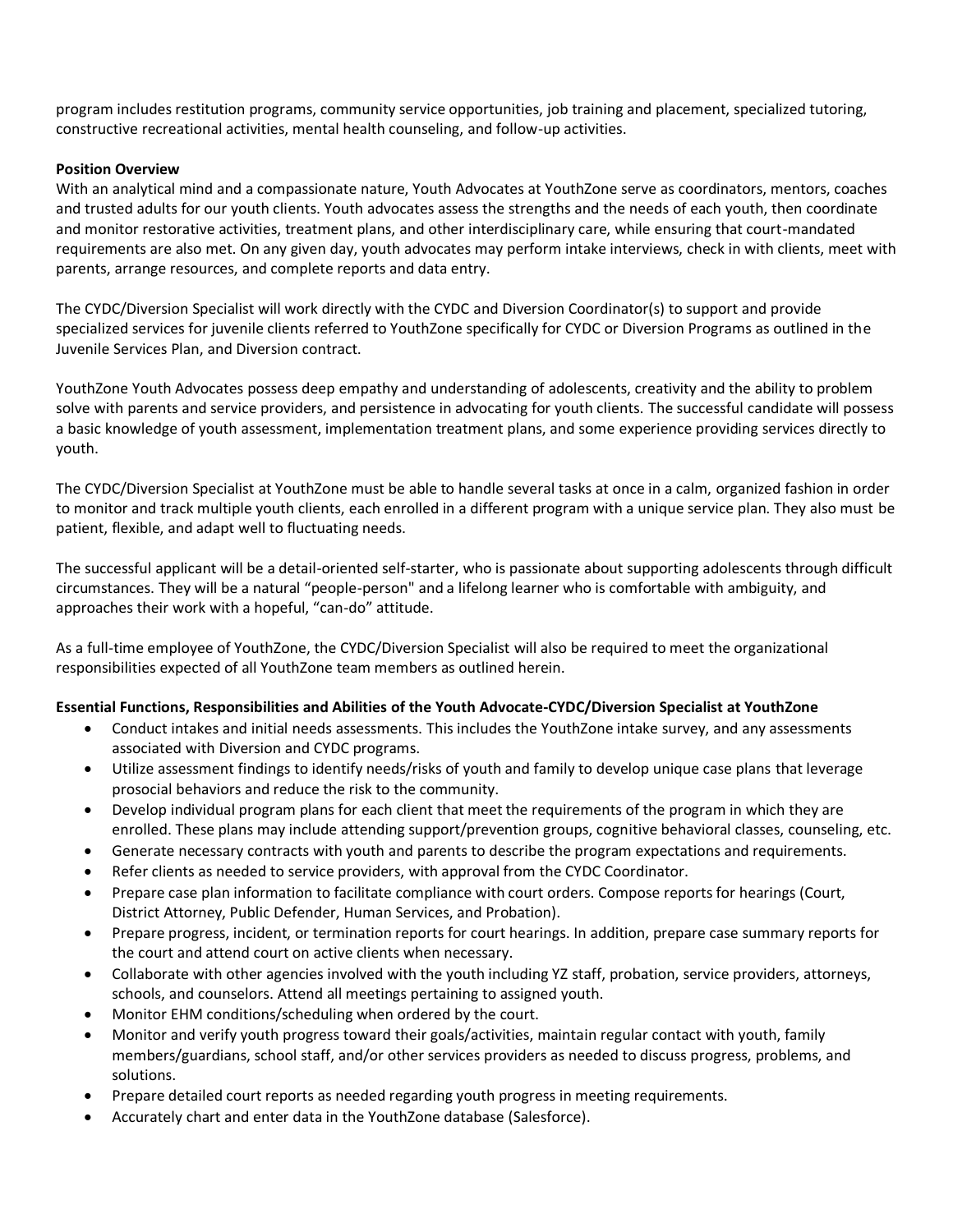- Accurately chart and enter data in the State Diversion and CYDC databases.
- Abide by confidentiality guidelines and HIPAA compliance standards.
- Prepare and facilitate in-house groups for youth clients.
- Employ interpersonal and communication skills to develop and maintain effective working relationships with all internal and external stakeholders.
- Ability to organize and prioritize workload in an often-hectic environment with frequent interruptions.
- Ability to work in a cooperative and collaborative manner within a clinical team setting.
- Knowledge of local community health and mental health resources.
- Employ principles of trauma-informed care with all clients.

# **Education, Training and Experience**

- *Required*: Bachelor's degree from an accredited, four-year institution, OR any demonstrable combination of education, training, work history and life experience that would lead to success in this position.
	- o *Highly desirable:* Major or substantial coursework in social work, psychology, mental health, counseling, education, juvenile justice, or related field.
- *Required*: Three or more years of experience working with young people and adolescents, ages 10 to 18 years old. o *Highly desirable*: case management experience.
- *Required*: High proficiency with MS Office programs: Outlook, Word, Excel, and PowerPoint.
- *Required*: Proficiency with office technology and equipment, including fax machines, printers, copiers, scanners, and computers.
- *Highly desirable*: Clinical health experience and/or knowledge of age-appropriate youth behaviors and family dynamics.
- *Highly desirable*: Bilingual in Spanish and English; Strong verbal and written communications skills in English, and ability to understand and to make oneself understood in Spanish.

# **Working Relationships of Youth Advocate-CYDC/Diversion Specialist at YouthZone**

- Reports to the Assistant Director.
	- o Meet regularly with Assistant Director for employment coaching and support, training and general support of work/life balance.
- Receives clinical supervision from the Clinical Director.
	- $\circ$  Meet regularly with Clinical Director to discuss client progress, treatment plans, and overall clinical support.
- Receives direction from the CYDC and Diversion Program Coordinator(s).
	- o Meet regularly to discuss client progress, treatment plans, and fidelity to CYDC and Diversion requirements.
- Professional and collaborative relationship with all members of Direct Service team.
- Actively participates in Client staffing meetings, direct service team meetings, and trainings.

# **Other Requirements**

- Participation in a child abuse registry check, fingerprint/Colorado Bureau of Investigation check, driving history check, and drug screen.
- Professional attitude, and courteous manner.
- Exceptional task and time management skills.
- Creativity and strong problem-solving skills.

# **Required Responsibilities of YouthZone Team Members**

- Establish and nurture key relationships, both internal and external.
	- **EXECT** Serve as an ambassador for YouthZone and its mission throughout the communities we serve.
	- Be prepared to provide accurate information and answer questions about YouthZone's programs, services, and development opportunities. This includes the ongoing Wish List.
- Establish meaningful customer and client relationships.
	- Ability and willingness to work with youth and adult clients with an attitude of respect, compassion and non-